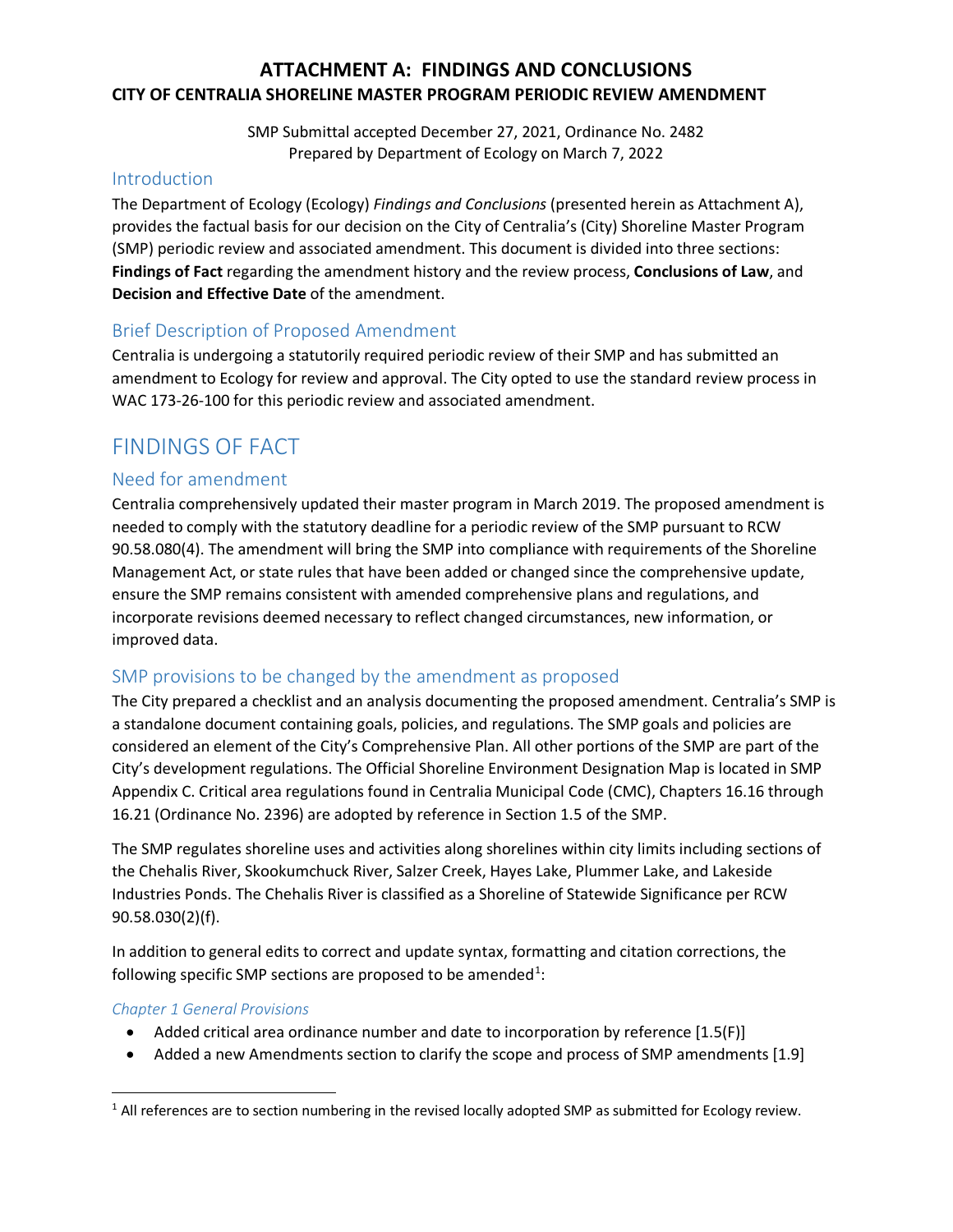#### Attachment A: Findings and Conclusions Centralia SMP Periodic Review Amendment

• Added a new Authorization of a Moratorium section consistent with RCW 90.58.590 [1.10]

## *Chapter 2 Shoreline Permits*

- Added section excluding fish habitat enhancement projects from exemption letters [2.5.A.1c]
- Updated sections to reflect new OFM thresholds for substantial development [2.5.8b]
- Added new subsection for permit filing process and appeals consistent with RCW 90.58.140 [2.7]

### *Chapter 9 Definitions*

A definition for Non-conforming lots in added and the definition for Development is revised for consistency with WAC 173-27-030(6).

## Amendment History, Review Process

### *Local SMP Amendment Process*

The City prepared a public participation program in accordance with WAC 173-26-090(3)(a) to inform, involve and encourage participation of interested persons and private entities, tribes, and applicable agencies having interests and responsibilities relating to shorelines. An important element of the public participation plan is the City's SMP Periodic Review project [website](https://www.cityofcentralia.com/Page.asp?NavID=706)<sup>[2](#page-1-0)</sup>. The City's public meetings were held virtually using WebEx. Workshop meetings addressing this topic were held on January 14, May 13, June 10, and July 8, 2021. The City held two open houses on September 9 and October 14, 2021. A formal public hearing was held November 10, 2021. Notice of the hearing was published in *The Chronicle*, on October 7 and 9, 2021 and posted on the City's project webpage.

The City used Ecology's Periodic Review checklist of legislative and rule amendments to review amendments to chapter 90.58 RCW and department guidelines that have occurred since the SMP was comprehensively updated, and determine if local amendments were needed to maintain compliance in accordance with WAC 173-26-090(3)(b)(i). The City also reviewed changes to the comprehensive plan and development regulations to determine if the shoreline master program policies and regulations remain consistent with them in accordance with WAC 173-26-090(3)(b)(ii). The City considered whether to incorporate any amendments needed to reflect changed circumstances, new information or improved data in accordance with WAC 173-26-090(3)(b)(iii). The City consulted with Ecology and solicited comments throughout the review process, including opportunities to comment on draft materials.

The record indicates the City completed a State Environmental Policy Act (SEPA) checklist and issued a Determination of Non-Significance (DNS) for the proposed amendments to the SMP on September 28, 2021. Notice of the DNS was published in *The Chronicle* on October 2, 2021. The City provided 60-day Notice of Intent to Adopt to the Department of Commerce on September 1, 2021.

With passage of Ordinance No. 2482 on December 14, 2021, the City Council authorized staff to forward the proposed amendments to Ecology for formal review.

<span id="page-1-0"></span> <sup>2</sup> <https://www.cityofcentralia.com/Page.asp?NavID=706>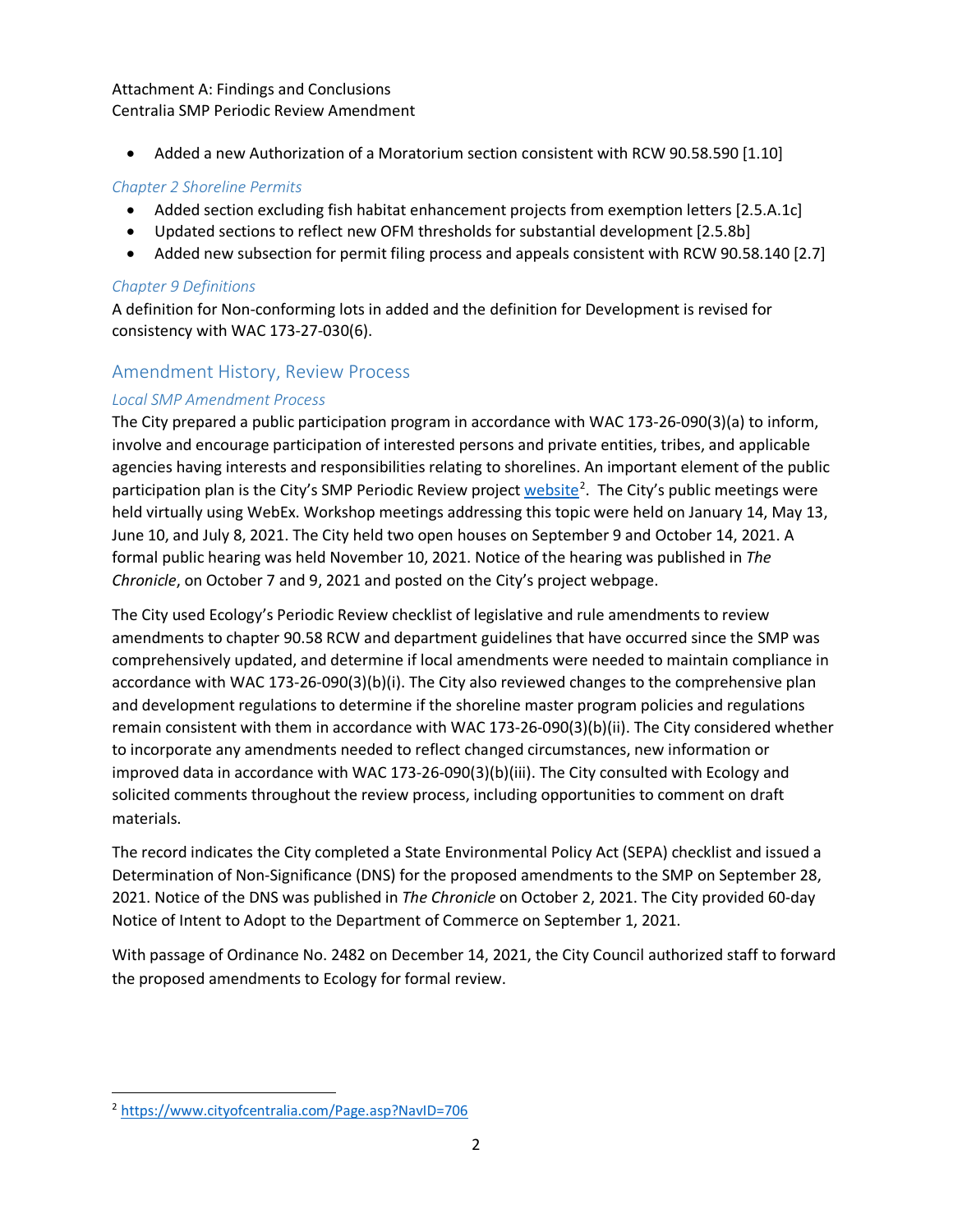## Attachment A: Findings and Conclusions Centralia SMP Periodic Review Amendment

#### *Ecology SMP Amendment Review and Approval Process*

The proposed SMP amendments were received by Ecology for state review on December 22, 2021, with additional materials submitted on December 23, 2021. The submittal was verified as complete on December 27, 2021. This began our formal review and decision making process per WAC 173-26-120*.*

When the local government opts to use the standard process of WAC 173-26-100, Ecology must follow the procedures of WAC 173-26-120(2) to provide reasonable notice and opportunity for written comment. Ecology distributed notice of the state comment period via email to state and local interested parties on January 11, 2021. The Chehalis Tribe, the Cowlitz Indian Tribe, the Quinault Indian Nation, and the Nisqually Indian Tribes were individually notified and invited to comment. Notice of the comment period, including a description of the proposed amendments and the authority under which the action is proposed along with the manner in which interested persons may obtain copies and present their views, was provided on Ecology's [website](https://ecology.wa.gov/Water-Shorelines/Shoreline-coastal-management/Shoreline-coastal-planning/State-approved-Shoreline-Master-Programs/Centralia)<sup>[3](#page-2-0)</sup> and as part of the written notice.

The state comment period began on January 18, 2022 and continued through February 16, 2022. No comments were submitted on the proposed amendment.

At the conclusion of our formal review, Ecology's Director must decide to approve the amendment as submitted, approve it with required and/or recommended changes, or deny approval.

## Consistency Review

### *Consistency with Chapter 90.58 RCW*

The proposed amendment has been reviewed for consistency with the policy of RCW 90.58.020 and the approval criteria of RCW 90.58.090(3), (4) and (5). The City has also provided evidence of its compliance with SMA procedural requirements for amending their SMP contained in RCW 90.58.090(1) and (2).

## *Consistency with applicable guidelines (Chapter 173-26 WAC, Part III)*

The proposed amendment has been reviewed for compliance with the requirements of the applicable Shoreline Master Program Guidelines (WAC 173-26-171 through 251 and 173-26-020 definitions). This included review of a SMP Periodic Review Checklist, which was completed by the City.

#### *Consistency with SEPA Requirements*

The City submitted evidence of SEPA compliance in the form of a SEPA checklist and issued a Determination of Non-Significance (DNS) for the proposed SMP amendments on September 28, 2021. The record indicates notice of the DNS was published in *The Chronicle* on October 2, 2021.

## CONCLUSIONS OF LAW

After review of the complete record submitted and all comments received, Ecology concludes that the City proposed amendment is consistent with the policy and standards of RCW 90.58.020 and RCW 90.58.090 and the applicable SMP guidelines (WAC 173-26-171 through 251 and 020 definitions).

<span id="page-2-0"></span> <sup>3</sup> [https://ecology.wa.gov/Water-Shorelines/Shoreline-coastal-management/Shoreline-coastal-planning/State](https://ecology.wa.gov/Water-Shorelines/Shoreline-coastal-management/Shoreline-coastal-planning/State-approved-Shoreline-Master-Programs/Centralia)[approved-Shoreline-Master-Programs/Centralia](https://ecology.wa.gov/Water-Shorelines/Shoreline-coastal-management/Shoreline-coastal-planning/State-approved-Shoreline-Master-Programs/Centralia)